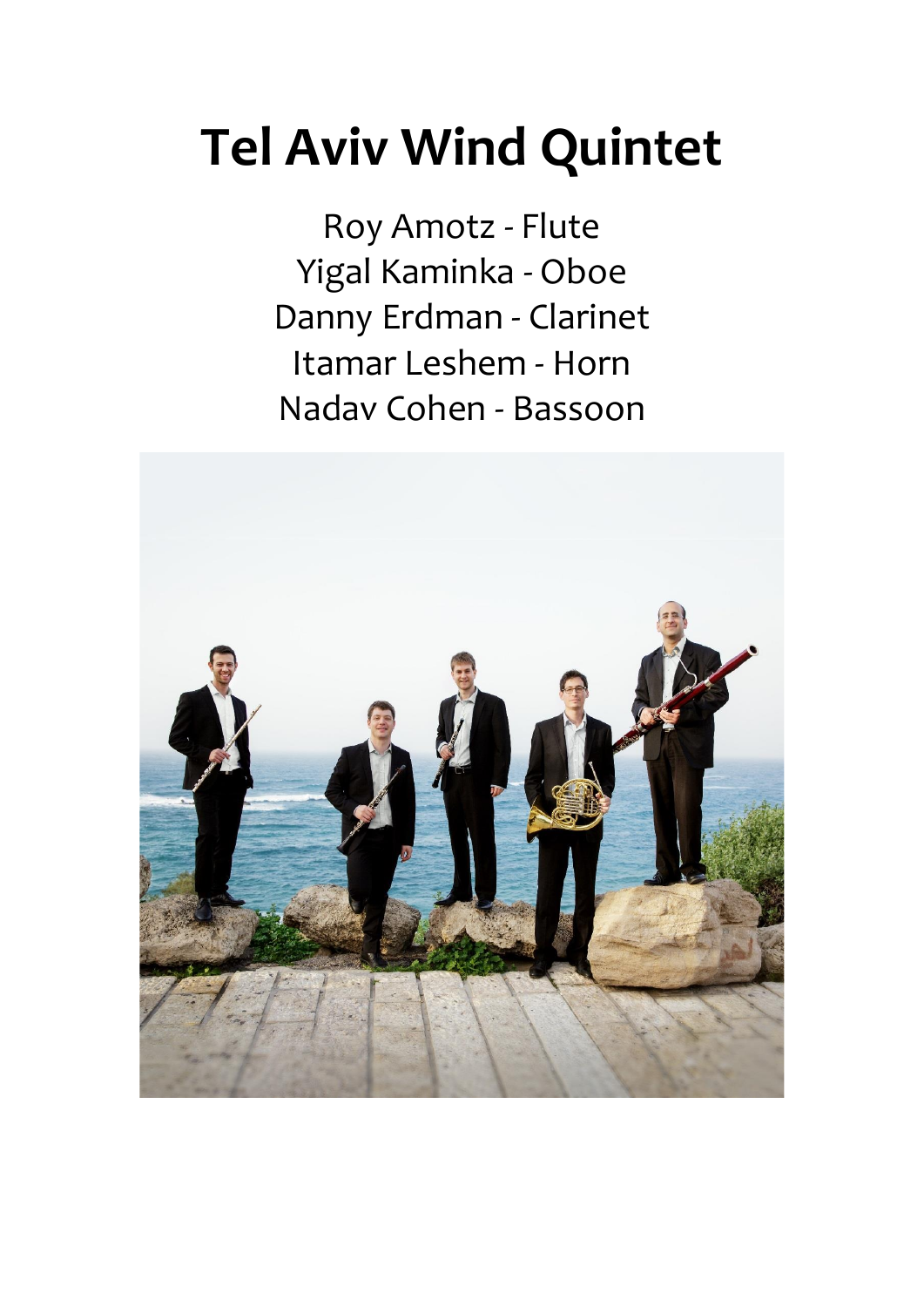The **Tel Aviv Wind Quintet** was founded in 2009 by young Israeli musicians, and quickly established itself as a leading chamber ensemble, excelling in rich repertoire and multidisciplinary works involving movement and theatre. Today, the quintet performs more than 30 concerts each season all around Israel, including its most prestigious concert venues, such as the YMCA (at the Jerusalem International Chamber Music Festival), the Jerusalem Music Centre, the Mormon University, Henry Crown Hall in the Jerusalem Theater, the Israel Conservatory and the Tel-Aviv Museum. Special emphasis is placed on creating perennial cultural and educational programs for underprivileged communities in the periphery of Israel, from Kfar Blum to Mitzpe Ramon.

International tours brought the Quintet to Switzerland, France, Germany, Kazakhstan, and China. Upcoming performances and collaborations are planned in Canada, the USA and the UK. An integral part of the quintet's credo is to perform and record music by leading Israeli composers of all generations. Recent collaborations include Menachem Zur, Eitan Steinberg, Aharon Harlap, Arie Shapira, Amit Gilutz and Tzvi Avni. In addition, the ensemble regularly hosts workshops for young composers and composition students in partnership with the Israel Composer's League.

The quintet is a member of the Independent Musicians Organization of the Felicja Blumental association. It is supported by the Culture Administration of the Ministry of Culture and Sports. It was awarded the Eilam prize for Israeli performers (2011) as well as grants from the Rabinovich Foundation for the Arts, Haifa Arts Foundation, the Ronen Foundation and the Israel Lottery Council for Culture & Arts. The TAWQ's Debut album was released in the end of 2016, including works by Bach, Beethoven, Ari Ben-Shabetai (World premiere recording) and Piazzolla. 'LIVE', the ensemble's second album, was released in April 2018. It includes live concert recordings, collaborating with pianist Yaron Kohlberg.

#### **Contact us:** [info@tlvwq.com](mailto:info@tlvwq.com) <sup>|</sup>**www.tlvwq.com**

Tel Aviv<br>Wind Quintet

Management in North America: Dr. Manuel Prestamo, Performance Management International | [info@pmiarts.com](mailto:info@pmiarts.com)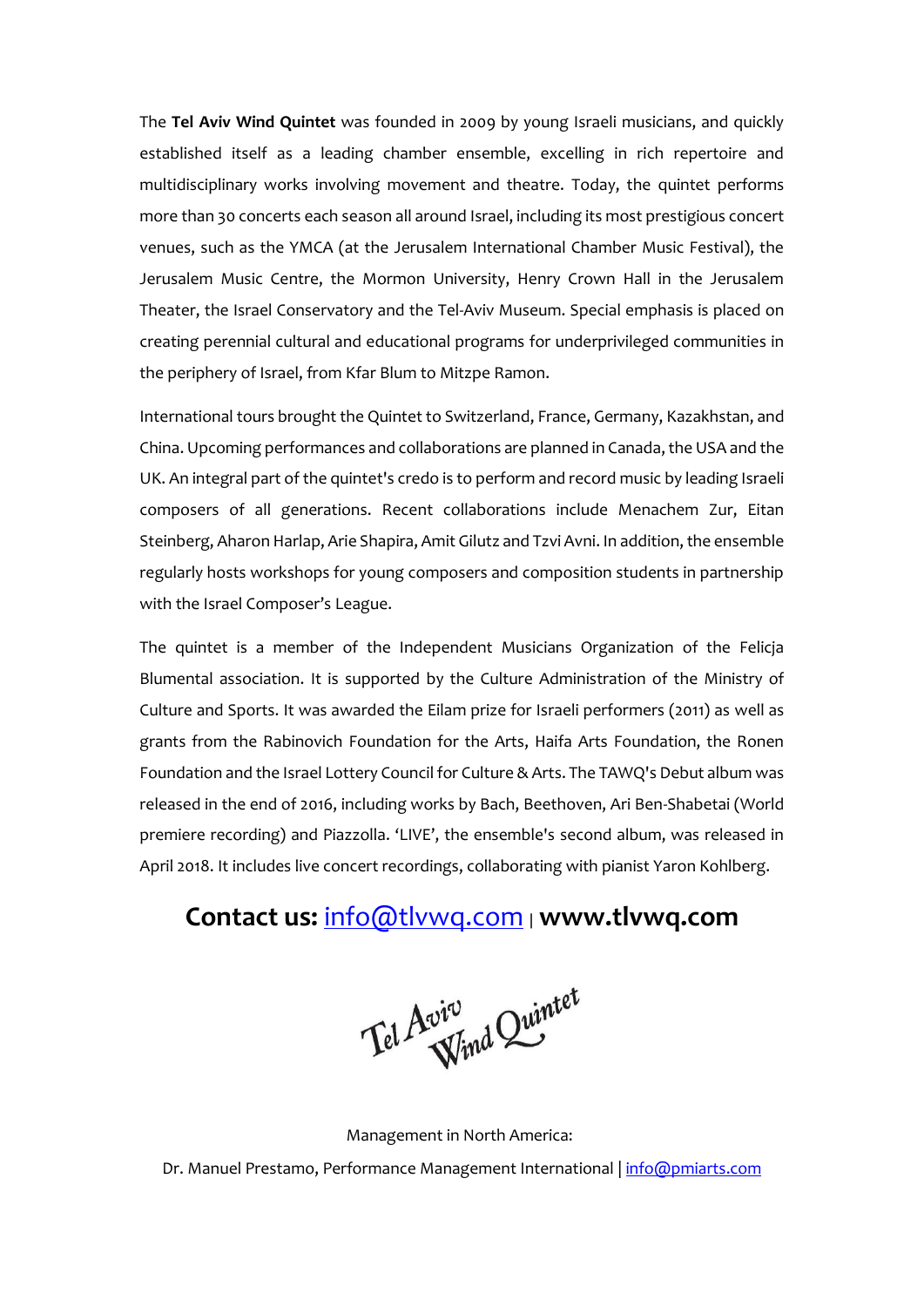## **From the press**

"A charming chamber arrangement of "Peter and the Wolf". The Tel Aviv Wind Quintet members, directed by Ari Teperberg, have created a new format... Five players are responsible for the solo parts, the orchestral playing, and even the narration, the story telling, and the acting. This format works particularly well thanks to the talents of Quintet... the excellent playing of this group was no surprise, but the graceful and humorous theatrical presentation made this show especially enjoyable" Amir Mandel, 'Weekly recommendation', Ha'aretz 25.11.2020

"One of the leading and most interesting ensembles in the local scene - the Tel Aviv Wind Quintet... five talented musicians present a noble exchange of chamber music" Gali Margalit, Spot It Magazine, 4.6.2020

*"The Quintet members subtly played into the dissonances of Mozart's lush harmonic language in a rich blending of timbres...With much lively and expressive dialogue between flute and clarinet, the players were convincing in setting out Bach's trio construction, dynamic energy and elegance... The players gave Rossini's work much Italian sparkle and joie-de-vivre, also, highlighting the pensive, expressive character of the Andante movement... The playing gave poignant expression to the work's many layers... The players also brought out its mix of wit and cynicism. The TAWQ's performance showed that music that is complex in its own terms can still be easily accessible to the ear. The Quintet's articulacy, technical teamwork, finesse and richness of tone produced a congenial soupçon of pizzazz"*

Pamela Hickman's concert critique blog, 27.5.2020

*"Excelling in judicious shaping of phrases and subtle sonorities... the artists' presentation was polished and confrontational, but also entertaining...the TAWQ members gave fresh and vibrant expression to the piece... produced a finely compatible, evocative canvas. Danny Erdman's playing was polished, whimsical and suitably teasing... concluding an evening of fine performance and variety"* Pamela Hickman's concert critique blog, 17.2.2020

*"The excellent musicians of the Tel Aviv Wind Quintet present a new and ambitious version to Prokofiev's famous piece… the audience reaction demonstrated the power of the combination between music and theatre"*

Amir Mandel, 'Weekly recommendation', Ha'aretz 3.10.2019

*"The Tel Aviv Wind Quintet consists of excellent musicians that assembled this high quality ensemble during the last decade.They mark the end of their season in Israel in an intense concert series. The program, as usual with this group, Ignite curiosity"* Amir Mandel, 'Weekly recommendation', Ha'aretz 29.5.2019

*"...Bach would surely have enjoyed hearing Mordechai Rechtman's arrangement of his organ Trio Sonata performed by Amotz, Erdman and Cohen… a test of the players' dexterity, maintaining articulacy and tension deriving from tempi that never allowed textures to become dense or inarticulate. In the serene, richly-harmonized Largo, they gave emphasis to poignant, well-crafted melodic shaping, with Amotz adding some Baroque-style ornamentation. As to the final Allegro, the artists' playing of its vivid and intricate fugal textures kept the listener at the edge of his seat and definitely involved. The concert concluded with Paul Hindemith's "Kleine Kammermusik"... Following the lively and energetic first movement and the following languid yet appealing waltz - the third movement is much like an elegy... Blending its autumnal colours with gentle, appealing sentiments, the TAWQ*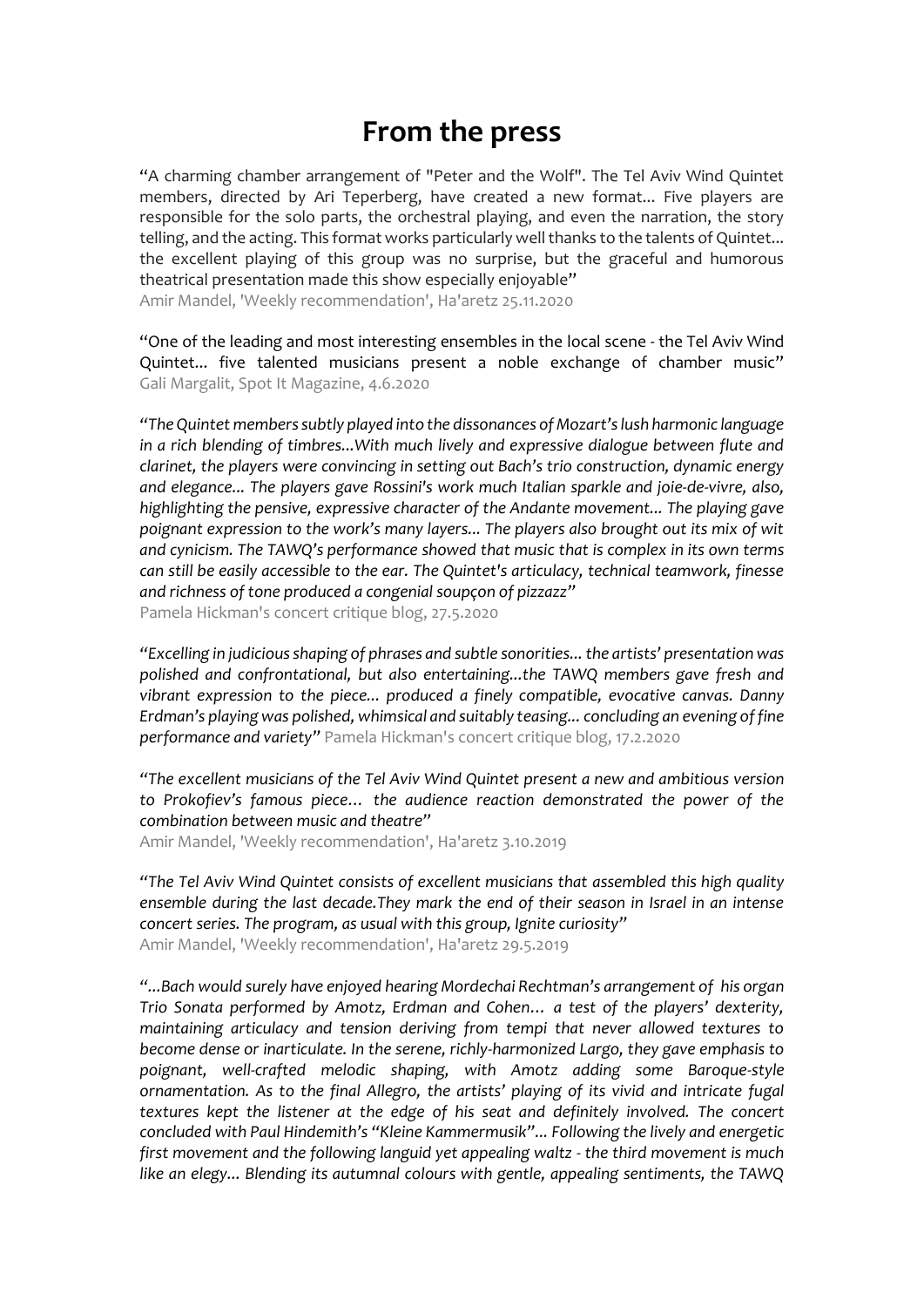*players created a thought-provoking mood piece. Intense and frenetic, the fourth movement, only 23 bars long, was nevertheless another opportunity to hear some brilliant playing, with cadenzas for each instrument. For their encore… the artists gave freshness and appeal to Bernstein's Overture to "Candide". Comprising five outstanding players, the Tel Aviv Wind Quintet never fails to please and entertain, offering dedicated performance of the highest level." Pamela Hickman's concert critique blog, 3.4.2019*

*"The excellent Tel Aviv Wind Quintet in an attractive program..."* Haggai Hitron, Ha'aretz 2.4.2019

*"The audience was fascinated and applauded enthusiastically for a few minutes... the quintet exceeded the high expectations with a moving and touching performance. The musicians are all top-class soloists with the best international education and experience, interpreting old and contemporary works equally well" Die Rheinpfalz, 8.10.2018*

*"A memorable and emotional concert… Great virtuosity... very lively, excellent performance... full house, long applause" Blick-aktuell, 8.10.2018*

*"The quintet excited the audience with pieces by Bach, Verdi, Rossini, Weill and Hindemith. The long and loud applause did not let the players get off the stage" Stadzeitung Bad-Neuenahr Ahrweiler, October 2018*

*"Five top of the line musicians" Mainz Allgemeine Zeitung, October 2018*

*"At the heart of the festival we discovered exceptional musicians... a beacon on their own Mediterranean shores...they played through a program that explores three centuries of music history with virtuosity and talent" Jacques Freschel, Zibeline Journal, [21.8.2018](https://www.journalzibeline.fr/critique/un-ete-a-chaillol/)*

*"The works in the quintet's album draw a portrait that should be named, without exaggeration, a perfect concert" Haggai Hitron, Ha'aretz [30.7.2018](https://docs.wixstatic.com/ugd/b40c30_58e647dcec7148e7a7af1aef026eb3b7.pdf)*

*"* Editor's choice: The program of 'Live', the quintet's second album, was tastefully chosen and *combines the classical grace of Mozart and Rossini, along with unusual presence of the 20th century - Weill, Berio, Francaix; In between comes the romantic peak in a form of a successful arrangement of Till Eulenspiegel by Richard Strauss. Everything is presented verywell as usual, eloquently played, inviting further listening and deepening in the experience" Amir Kidron, Music4awhile, 20.7.2018*

*"The Tel Aviv Wind Quintet conquered the hearts of the public in Bern! It was an exciting evening full of emotion, magical sounds and interesting explanations, all spiced with humor. The young and energetic Israeli musicians caught the listener's attention from the first note they were musical, full of expression and charisma... " Neuland [magazine,](https://docs.wixstatic.com/ugd/b40c30_6308244042d040eb863b19e49292563a.pdf) July 2018*

*"A vigorous tour of the excellent wind quintet"*

*Amir Mandel, 'weekly recommendation', Ha'aretz 26.4.2018*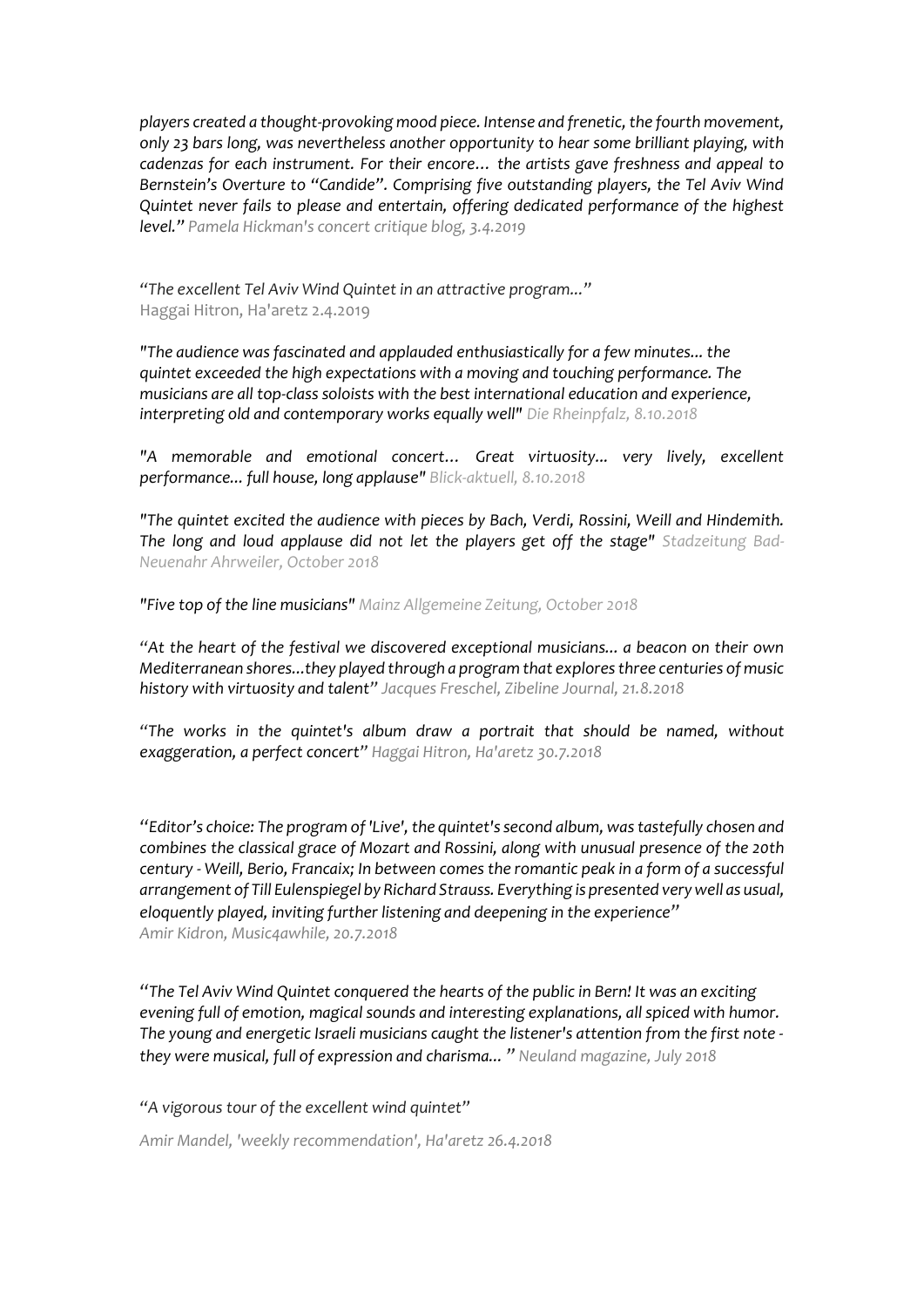*"An adventure…musical kaleidoscope demonstrating various styles in the Israeli woodwind repertoire…such a colorful and complex concert depends mostly on the performance – that was entrusted to the excellent Tel Aviv Wind Quintet"*

*Amir Mandel, 'weekly recommendation', Ha'aretz 18.1.2018*

*"Martinu's Nonet that opened the evening was a successful choice...it received a high level of performance" Omer Shomroni, Opus Magazine, 5.9.2017*

*"The Tel Aviv Wind Quintet in a spectacular performance… Riding without stopping, the best wind players in Israel" Haggai Hitron, Ha'aretz 3.9.2017*

*"As they usually do, the members of the excellent Quintet will present a program which is an exciting journey between styles and musical eras"*

*Amir Mandel, 'weekly recommendation', Ha'aretz 31.8.2017*

*"The young Israeli musicians captured the audience from the very first note with beautiful and sensitive interpretations all throughout the evening…The warm sound of the Tel Aviv Wind Quintet and singer Einat Aronstein filled the hall…The eloquent explanations of the quintet members accompanied together with the vivid interpretations of the ensemble fascinated the audience and made the evening into a wonderful journey"* 

*Tachles – the Swiss-Jewish Community Magazine, 7.2017*

*"Editor's choice: an hour of delight with the debut album of the Tel Aviv Wind Quintet. It shows the uniqueness of the ensemble - professional sound and varied repertoire which aims to support the local and contemporary compositions without neglecting the classics, that too with a refreshing point of view…The album begins with beautiful arrangements of Mordechai Rechtman to pieces by Bach and Beethoven, played in a polished and refined manner by the group. The conservative listener shouldn't be afraid of Ari Ben-Shabetai's thrilling 'Winks' which was composed especially for the Quintet. The excellent playing will convince even the 'Piazzola snobs' to hear the concluding Libertango" Amir Kidron, Music4awhile, 21.5.2017*

*"Making full use of stage, the TAWQ players delivered both music and repartee in a masterly, brisk and polished manner… energy, humor and precision in the performance. The artists indeed captured the Rossini soundscape, as the work showcased each of these fine players in its gamut of melodies, jocularity, elegance and vivacity. Solos were accompanied with elegance. The TAWQ players launched their sophisticated interpretational skills… the quintet's substantial, richly spiced joint sound gave fine representation to the work's revolutionary satire… the TAWQ and Kohlberg's performance of it was strategically timed, finely coordinated, colorful, dynamic and decidedly whimsical…each member of the Tel Aviv Wind Quintet is a unique artist and soloist on the international scene.... outstanding, homegrown musicians, fine programming and deep enquiry into each work made for an evening of high quality performance and pure enjoyment"*

*Pamela Hickman's concert critique blog, 3.5.2017*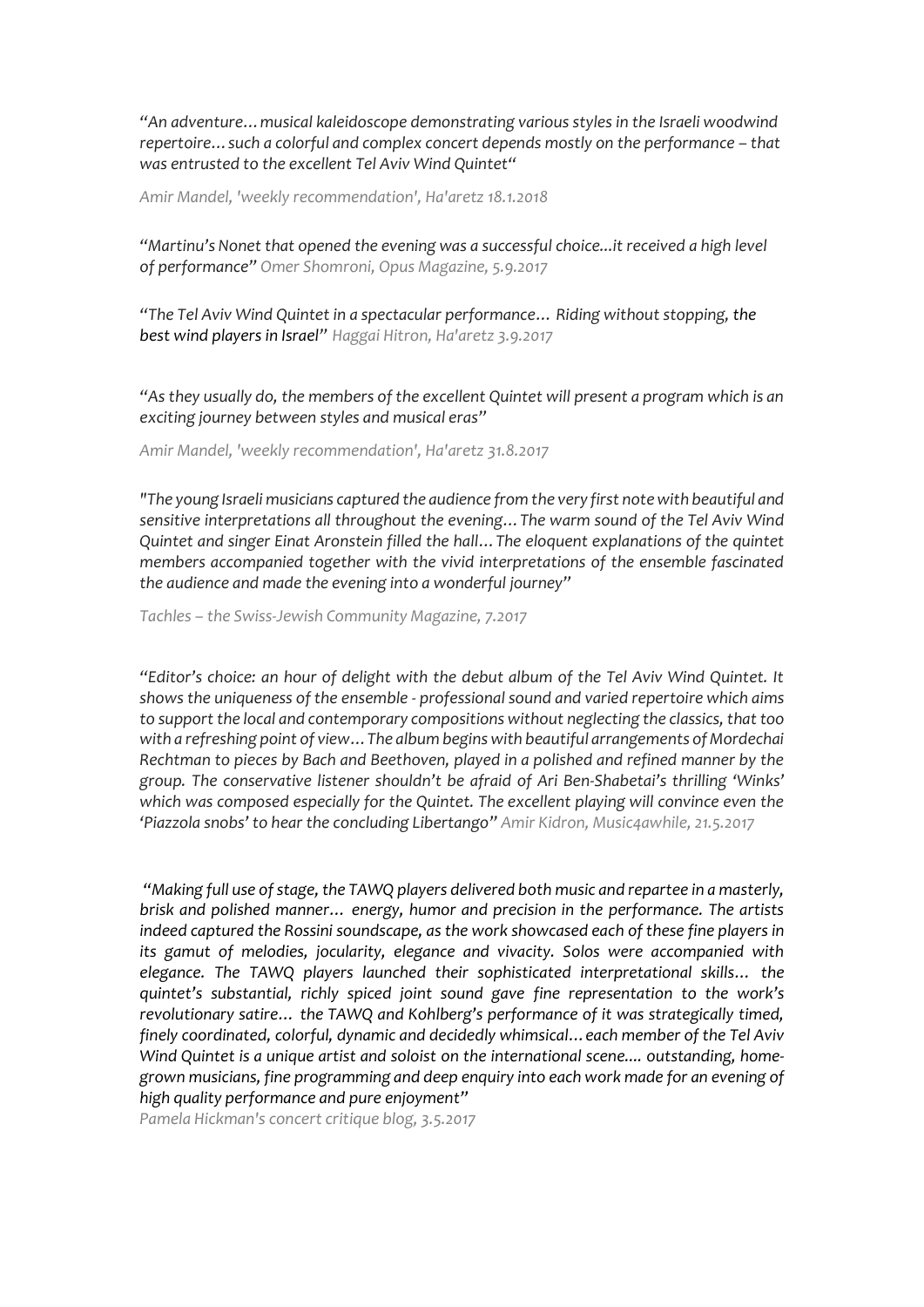*"Not to be missed! For those curious to hear an excellent quintet…original and exciting program, wonderful!" Hanoch Ron, Yedioth Ahronoth 28.4.2017*

*"An intensive concert tour in addition to a unique combination of pieces. A varied, interesting and colorful program in each concert"*

*Amir Mandel, 'weekly recommendation', Ha'aretz 27.4.2017*

*"The Tel-Aviv Wind Quintet is an excellent woodwind ensemble, it stands out in the chamber music scene thanks to a high-performance level and a varied, intriguing repertoire. Their first CD is exactly the kind of albums that break the routine and which I will hurry and buy... a promising program, especially for those who admire the special sound of a wind quintet... a curiously colorful and enjoyable cocktail of tones"*

*Amir Mandel, 'Weekly recommendation', Haaretz 22.12.2016*

*"The Tel Aviv Wind Quintet is an excellent woodwind ensemble with wide repertoire, from early baroque to contemporary music…delightful recordings of the quintet, one of the best performances I've heard" Amir Mandel, 'weekly recommendation', Ha'aretz 1.9.2016*

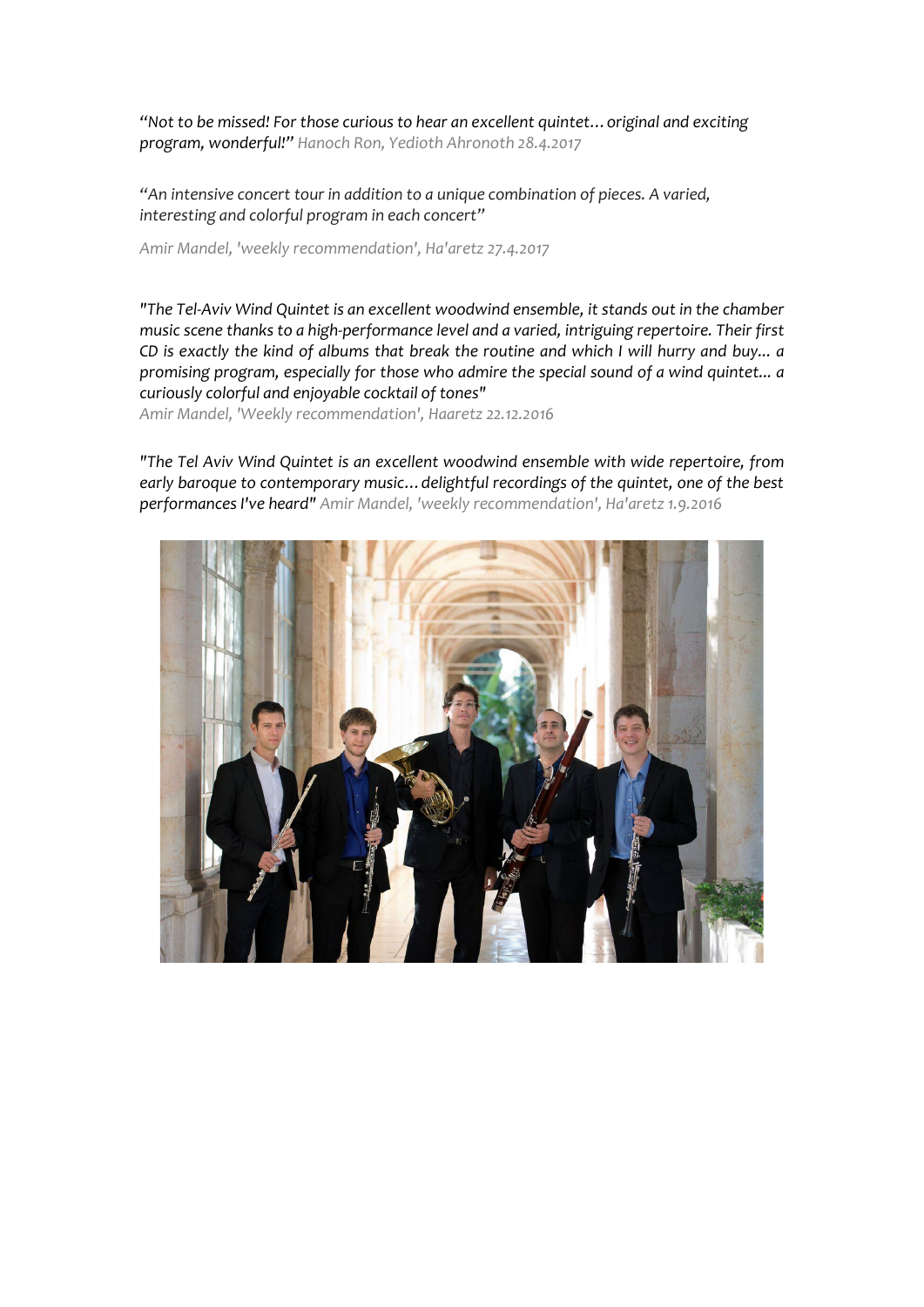### **Roy Amotz - Flute**

Born in Jerusalem in 1982, Roy resides in Berlin nowadays, performing as a soloist and in various chamber music formations around the world. His teachers in Israel include Vladimir Silva, Moshe Epstein, Yossi Arnheim and Avner Biron. He graduated degrees in musical performance and early music practice from the Berlin University of Arts (with Prof Staege and Prof. Hungeburth, both with honors). Engagements in the early music field include working with the Akademie für alte Musik Berlin, as well as concerts with "Zoom Quartet", with which he won the Biagio-Marini international early music Competition. Other prizes Roy received include the first prize in the International Flute Competition in Greece and the Pergamenchikow Prize in Berlin with "Trio Vis", with whom he created the crossover "64 Things Show" inspired by John Cage.

Roy was a member of the acclaimed Meitar Ensemble for Contemporary Music for more than a decade. The Ensemble has performed in Israel and abroad in numerous festivals including the Venice Biennale and the Manifeste Festival in Paris. Personal collaborations with composers lead to the creation of three new flute concerti. Since 2013 Roy is the principal flutist of the Geneva Camerata - an innovative ensemble performing music all the way from early music to contemporary music. His performances as a soloist include the Jerusalem Symphony Orchestra, the Verbier Festival Chamber Orchestra and the Scotland BBC Symphony Orchestra.

In 2017 Roy founded a new platform called "Music and Beyond", aiming to present classical music in new contexts, and to create a transformative experience for audience and performers. The first project of this platform is called "Fantasies", and is a sensory journey exploring the relationship of our senses to each other from a new perspective.

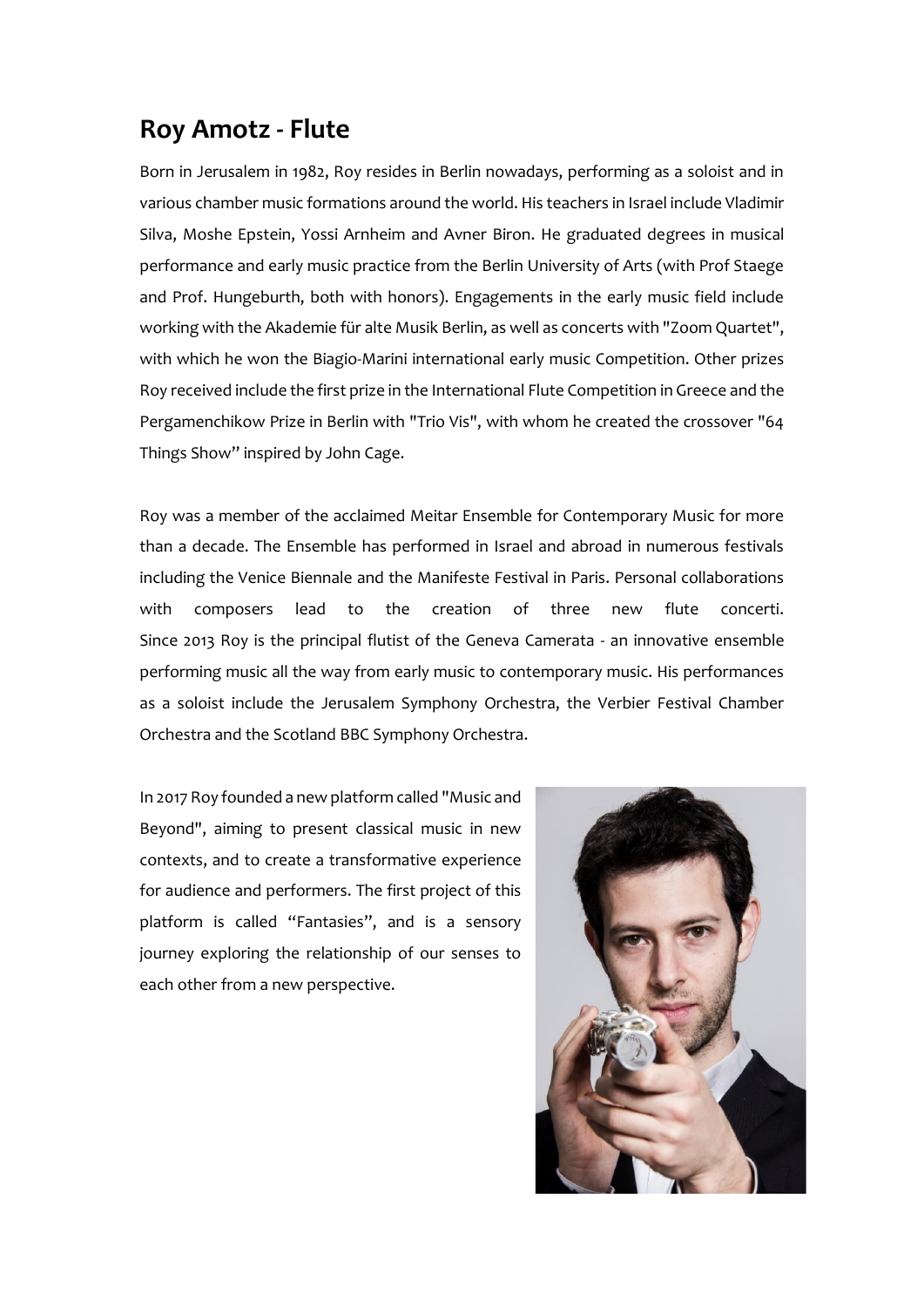## **Yigal Kaminka - Oboe**

Born in 1983, Yigal Kaminka holds a double M.A degree and a third degree in Oboe and Recorder from the Karlsruhe University, Germany. He won several competitions, including the 2009 "Aviv Competition" where he won 1st prize in all three categories. He is a founding member of the international "Berlin Counterpoint" sextet, with whom he performed in numerous music festivals in Europe and South-America.

Yigal performed as soloist and as principal oboist in various orchestras, including the Budapest Festival Orchestra, the Israeli Philaharmonic Orchestra, Daniel Barenboim's West-Eastern Divan and others. Between 2011-2015 Yigal was the Principal oboist of the Jerusalem Symphony Orchestra. In 2010 Yigal founded JoyTunes, a startup developing new technological solutions to music education and practice motivation. The company has over 8 million students in over 110 countries and has won prestigious awards, including a special award from the United Nations.

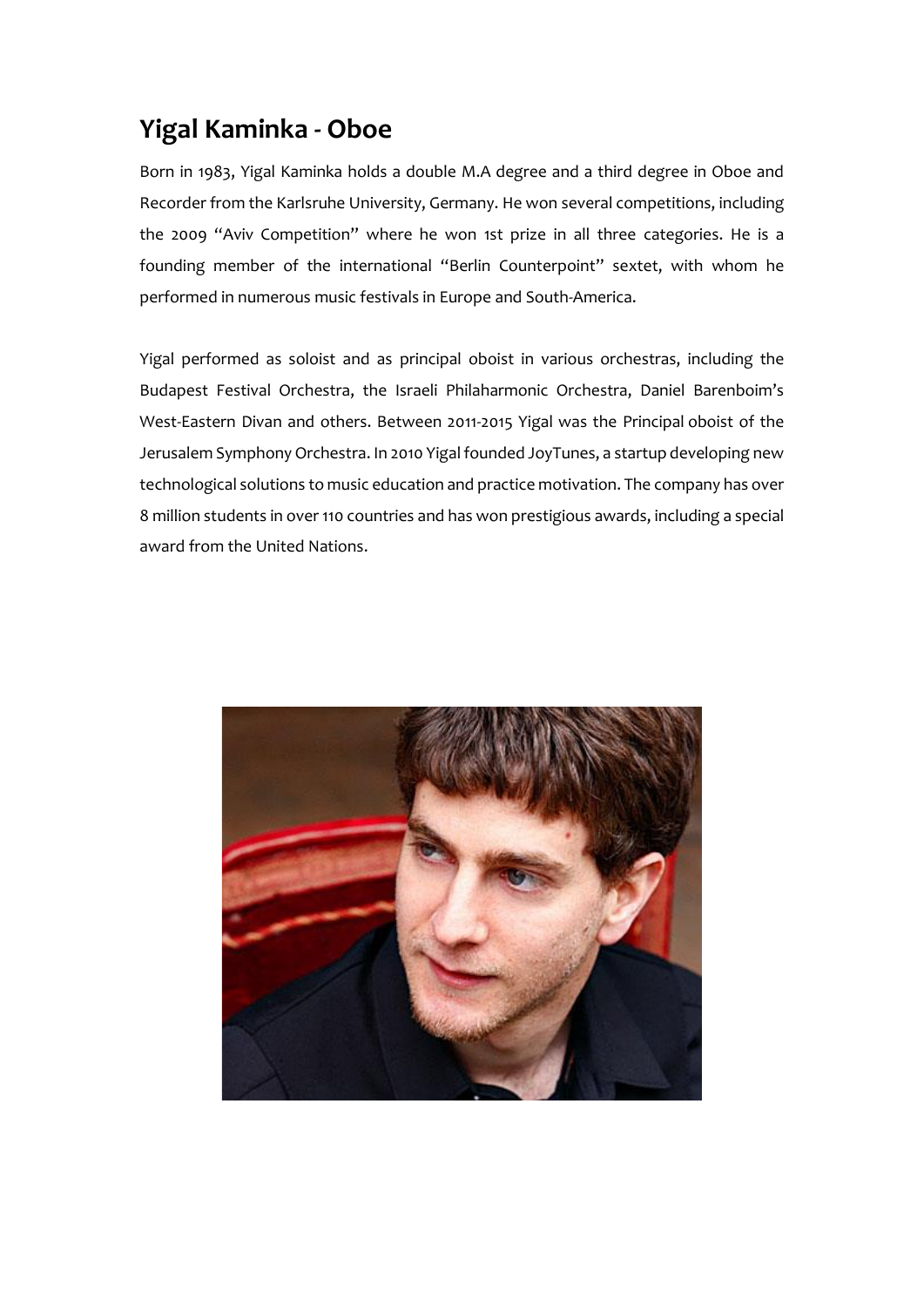## **Danny Erdman – Clarinet**

Danny Erdman has performed across Israel, Europe, and United States both as a soloist and a chamber musician. The youngest artist to perform at the first EuroCass convention in 1997, Danny has also participated in festivals such as Ostend, Paris, Norfolk, Sarasota and Aspen. He holds music performance degrees from Tel Aviv University, Yale University and the Zurich School of Arts. An Avid Chamber and new music performer, Danny is a member of the Israel contemporary players and a founding member of the Tel Aviv wind quintet. Between 2007 – 2015 he was the principle clarinetist of the Israel Chamber Orchestra. Starting in 2017 he is the principle clarinetist of the Jerusalem Symphony Orchestra.

Danny served in the Israeli army for three years as an "Outstanding Musician". Since 1996 he had been a recipient of the America-Israel Cultural Foundation Scholarship. Among his mentors are Eva Wasserman, Ron Selka, David Shifrin and Matthias Müller.

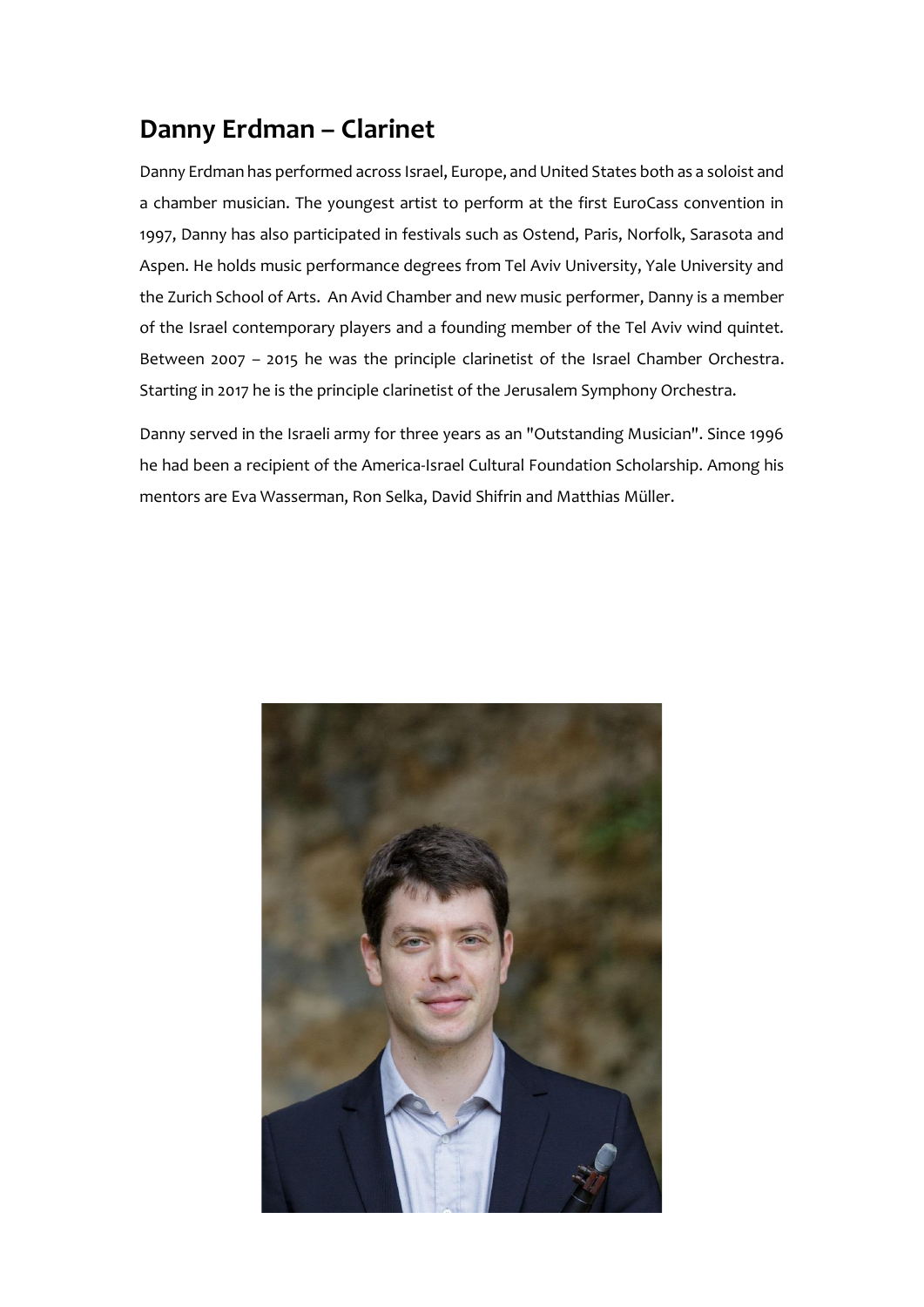## **Nadav Cohen, Bassoon**

Born in 1983, Nadav started his bassoon studies with Uzi Shalev. After serving in the IDF as an Outstanding Musician, he completed his B. Mus degree in the Jerusalem Academy of Music and Dance (JAMD) in bassoon with Mr. Mauricio Paez and composition with Prof. Yinam Leef. He continued his bassoon studies under the tutorship of Prof. Ole Kristian Dahl in Cologne alongside baroque-bassoon studies with Donna Agrell at the Royal Conservatory of The Hague. Nadav was awarded scholarships from the America-Israel Cultural Foundation and the Ronen Foundation. He won the JAMD President's Excellence Award and first prize at the Yidor-Avni Composition competition. Following his graduation, Nadav became principal bassoonist of the Israel Camerata Jerusalem and has been chosen to participate in numerous advanced training programs such as the Orchestra of the Age of Enlightenment Experience, the Britten-Pears Orchestra and the Aldeburgh World Orchestra. During 2012-2013 Nadav completed his Master degree of contemporary music performance as a member of the International Academy of Ensemble Modern in Frankfurt; since then he had collaborated regularly with Ensemble Modern in prestigious concert venues such as the Berlin Philharmonie, Oper Frankfurt and the Concertgebouw in Amsterdam.

A devoted chamber music player, Nadav was a member of the Parisian woodwind quintet "Le concert impromptu" between 2014 and 2017. In addition to his activity as a founding member and a producer of the Tel-Aviv Wind Quintet he is a member of the award winning Meitar Ensemble (Since 2006), where he functions also as a faculty member of its "Tedarim" program - a unique Master's degree for contemporary music in the Jerusalem Academy. At the beginning of 2018 Nadav released his debut Solo CD "Animate", dedicated to new music written for bassoon.